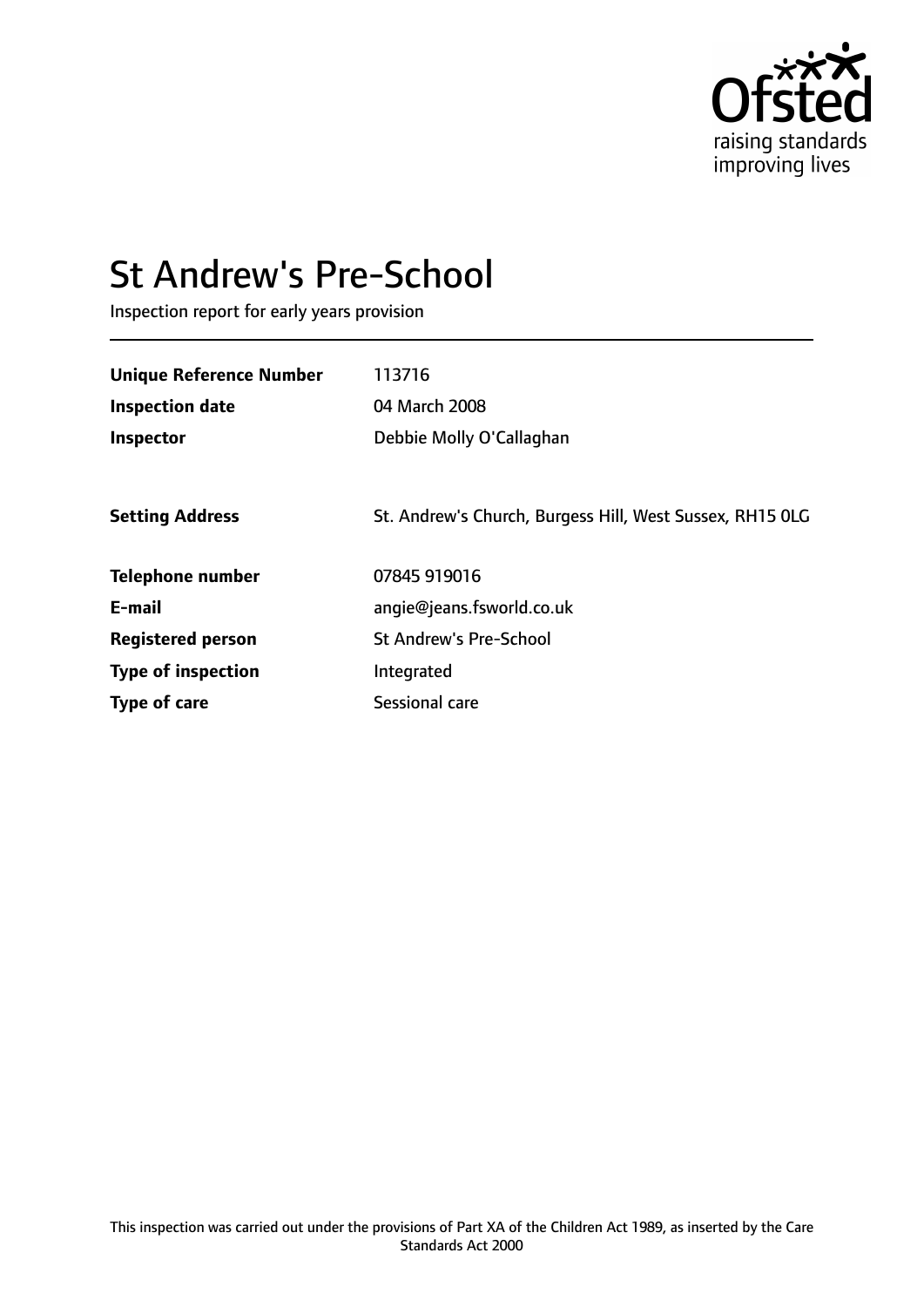#### **ABOUT THIS INSPECTION**

The purpose of this inspection is to assure government, parents and the public of the quality of childcare and, if applicable, of nursery education. The inspection was carried out under Part XA Children Act 1989 asintroduced by the Care Standards Act 2000 and, where nursery education is provided, under Schedule 26 of the School Standards and Framework Act 1998.

This report details the main strengths and any areas for improvement identified during the inspection. The judgements included in the report are made in relation to the outcomes for children set out in the Children Act 2004; the National Standards for under 8s day care and childminding; and, where nursery education is provided, the *Curriculum guidance for the foundation stage.*

The report includes information on any complaints about the childcare provision which Ofsted has received since the last inspection or registration or 1 April 2004 whichever is the later.

## **The key inspection judgements and what they mean**

*Outstanding: this aspect of the provision is of exceptionally high quality Good: this aspect of the provision is strong Satisfactory: this aspect of the provision is sound Inadequate: this aspect of the provision is not good enough*

For more information about early years inspections, please see the booklet *Are you ready for your inspection?* which is available from Ofsted's website: *www.ofsted.gov.uk.*

# **THE QUALITY AND STANDARDS OF THE CARE AND NURSERY EDUCATION**

On the basis of the evidence collected on this inspection:

The quality and standards of the care are outstanding. The registered person meets the National Standards for under 8s day care and childminding.

The quality and standards of the nursery education are outstanding.

## **WHAT SORT OF SETTING IS IT?**

St Andrew's Pre-School is run by a charitable limited company. It opened in 1969 and operates from three rooms in a church community centre. It is situated in a residential area of Burgess Hill, West Sussex. A maximum of 60 children may attend at any one time. The Pre-School is open term-time each weekday morning from 09:15 to 11:45. During the summer term it also opensfrom 12:15 to 14:45 on Monday and Thursday and 12:15 to 14:45 on Wednesday. Children have access to two secure enclosed outdoor play areas.

There are currently 86 children from two to under five years on roll. Of these 20 four year olds and 56 three year olds receive funding for nursery education. Children mostly attend the Pre-School from the local area. The Pre-School currently supports a number of children with learning difficulties and/ or disabilities. They also support children who speak English as an additional language.

The Pre-School employs 15 staff. All of the staff, including the manager hold appropriate early years qualifications; two staff are working towards a qualification.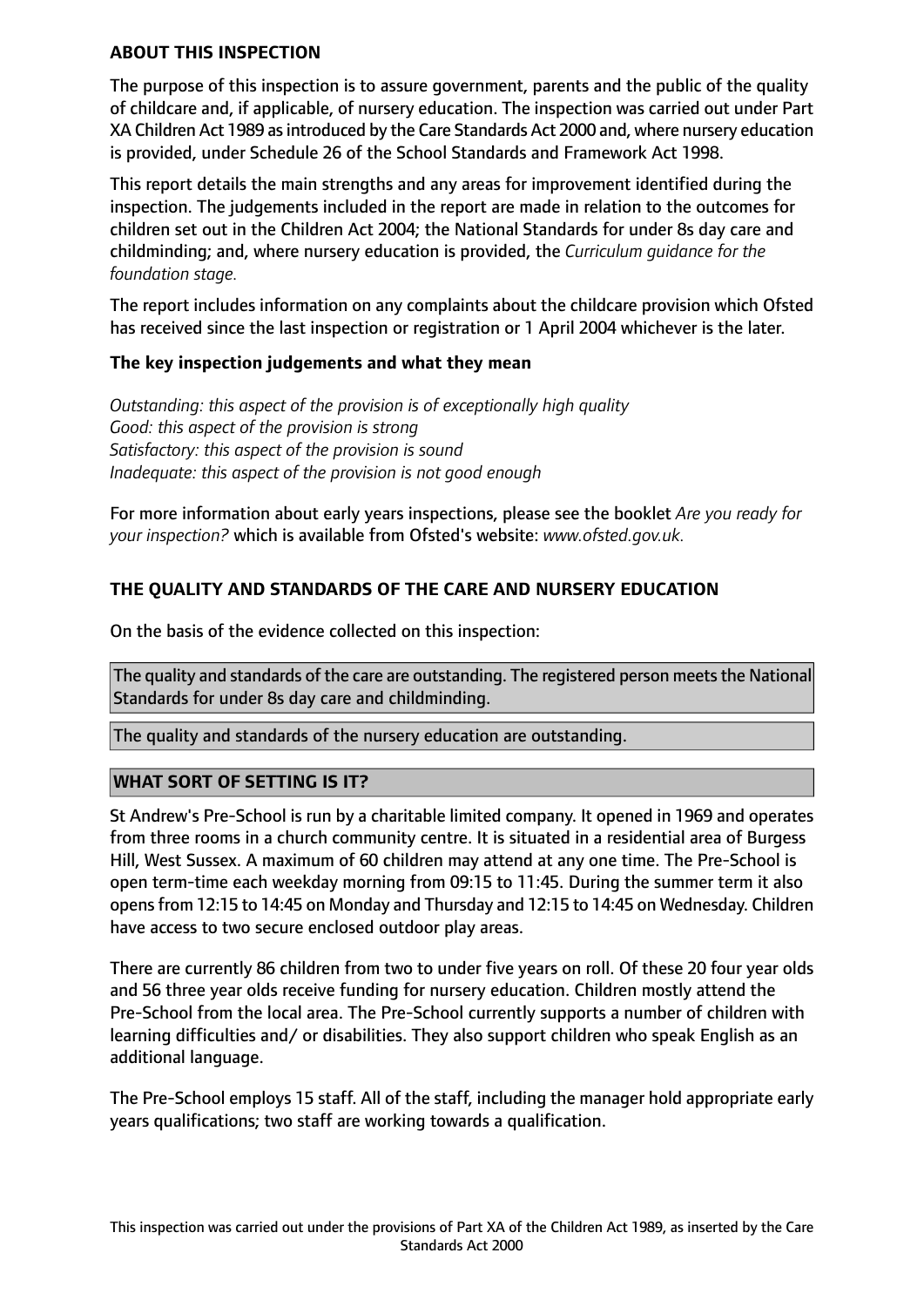# **Helping children to be healthy**

The provision is outstanding.

Children's health is well promoted due to the staff's relevant first aid training and their effective use of documentation to appropriately record accidents and medication. Standards of cleanliness throughout the pre-school are of a high standard. Children recognise the need to follow good personal hygiene routines, such as washing their hands before eating and after using the toilet. This reduces the risk of cross-infection.

Children enjoy a wide range of healthy snacks including fresh fruit and vegetables each day which promotes their good health. Children take part in cooking and food tasting activities to help them discover a wider range of foods and what they like and dislike.

Children's independent skills are developing very well as they are beginning to learn how to pour their own drink from the jugs of water or milk available. Children also learn about healthy eating asthe staff talk about what foods are good for you and children say 'fruit and vegetables help you to grow and be healthy'. Children and staff sit together for snacks. Children benefit from the social opportunities and begin to form friendships as they talk to each other. The children feel comfortable and are relaxed. Children can access drinks from a water dispenser throughout the session.

The outside play areas offer children very good opportunities to experience physical play throughout the session. They make good progress in their physical development as they climb, balance or steer wheeled toys around obstacles. Children practise their throwing and catching skills and coordination with egg and spoon and playing football. Children use balancing beams independently and have good co-ordination skills.

# **Protecting children from harm or neglect and helping them stay safe**

The provision is outstanding.

Children arrive happily and settled, they benefit from playing in a spacious very well organised environment. This allows them to move around and play safely. They have easy and safe access to an excellent range of toys and resources appropriate for their age.

Space is used effectively to allow children opportunities to be active, engage in floor and table activities and to enjoy time to relax and share books in a comfortable environment.

The outdoor play area is fully enclosed and staff check all areas for safety before children play. Children enjoy their play with good quality equipment that is suitable for their ages and needs.

There are very effective procedures for the safe arrival and departure of children, the premises are secure and children are well supervised at all times ensuring their safety both indoors and out. The main front doors remain locked during sessions and entry by visitors or parents is by using the door bell. Children practise fire drills which helps them to gain an awareness of fire safety issues.

Staff have a very good understanding of the procedures to follow if they have any child protection concerns about a child in their care. They have attended recent training to update their knowledge. This promotes and safeguards children's welfare.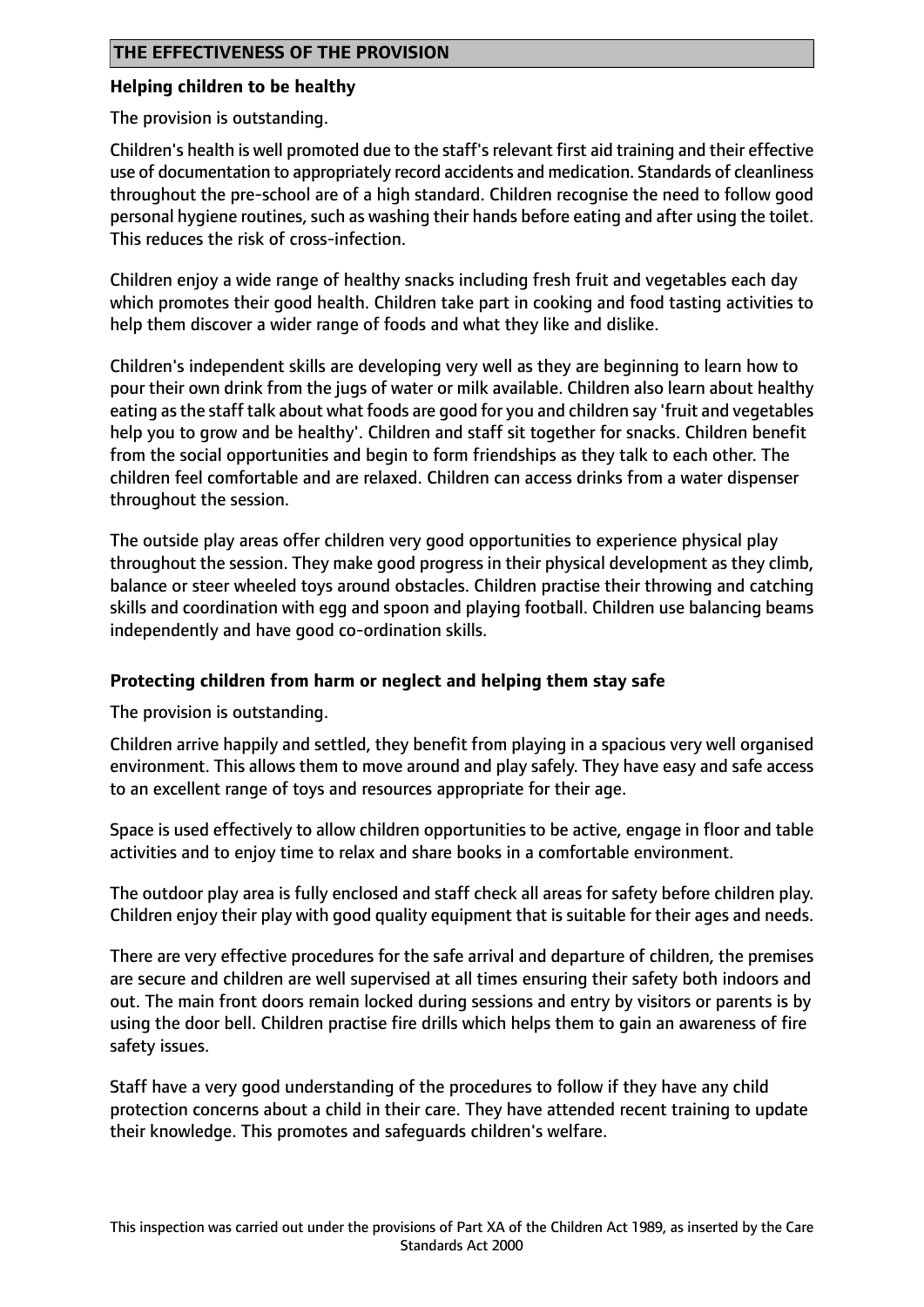# **Helping children achieve well and enjoy what they do**

## The provision is outstanding.

Children arrive happily and are eager to chat to the staff and other children. They are very relaxed and benefit from the happy and caring atmosphere staff create. Children relate well to the staff and build strong friendships with other children. Children show that they enjoy their time at pre-school. They quickly settle into the routine, making their own decisions about their play. Younger children are well supported in their play and development. Staff working with the children have an excellent understanding of child development. Plans identify each child's individual learning needs. Staff provide an exciting, stimulating and caring environment. This encourages children to initiate much of their learning and helps them develop their independence from a young age. Children show an interest in their environment and actively engage in fun and well resourced activities. Children who find leaving their parents difficult receive a high level of support from staff. This helps to reassure them and builds their confidence and trust. Children feel secure and grow with self esteem because of the continual interest and warmth shown to them by staff.

# NURSERY EDUCATION

The quality of teaching and learning is outstanding. Children are making excellent progress in all areas of learning. They benefit from a very well planned curriculum through the supervisors having a good understanding of the Foundation Stage and early learning goals. They cascade their knowledge down to the staff team who work hard together to deliver an exciting environment. The curriculum and opportunities being offered are fun for children. Observation and assessment methods are good and planning is centred around the children's interests. Children's progress is closely monitored and their next steps for learning are clearly identified.

Children show kindness and consideration to each other as they play together sharing and taking turns. Their independence skills are encouraged through pouring their own drinks and changing into their PE kits for music and movement. This encourages social skills and independence.

Children learn how to use numbers in everyday situations and show they understand size, shape and measure through practical activities. For example, comparisons on the height chart and shapes on houses. Children count confidently the number of children at registration and use language such as 'more' or 'less' to compare the line of boys and girls. They learn to count when participating in singing number rhymes.

Children are confident and articulate speakers who readily engage in conversation with others. Children are beginning to recognise their own names and self register with name cards at registration. They enjoy listening to stories and some are able to write their names with clear legible letters. This helps to develop their sense of achievement. There are good writing resources provided to encourage children's pre-writing or mark making skills.

Children are looking at travel on buses during the week of inspection, they have tickets and paper coins and take turns sitting in the wooden bus, staff talk to the children about travel in bad weather and have set up vehiclesin fake snow made from soap flakes, it feels cold to touch. Children on the bus say 'We are driving to the seaside' and staff join in the imaginative play saying 'I can see some sheep, can you see the sheep' children say 'I can see horses, we are going faster and going round corners, and up the hill, put your seat belt on.'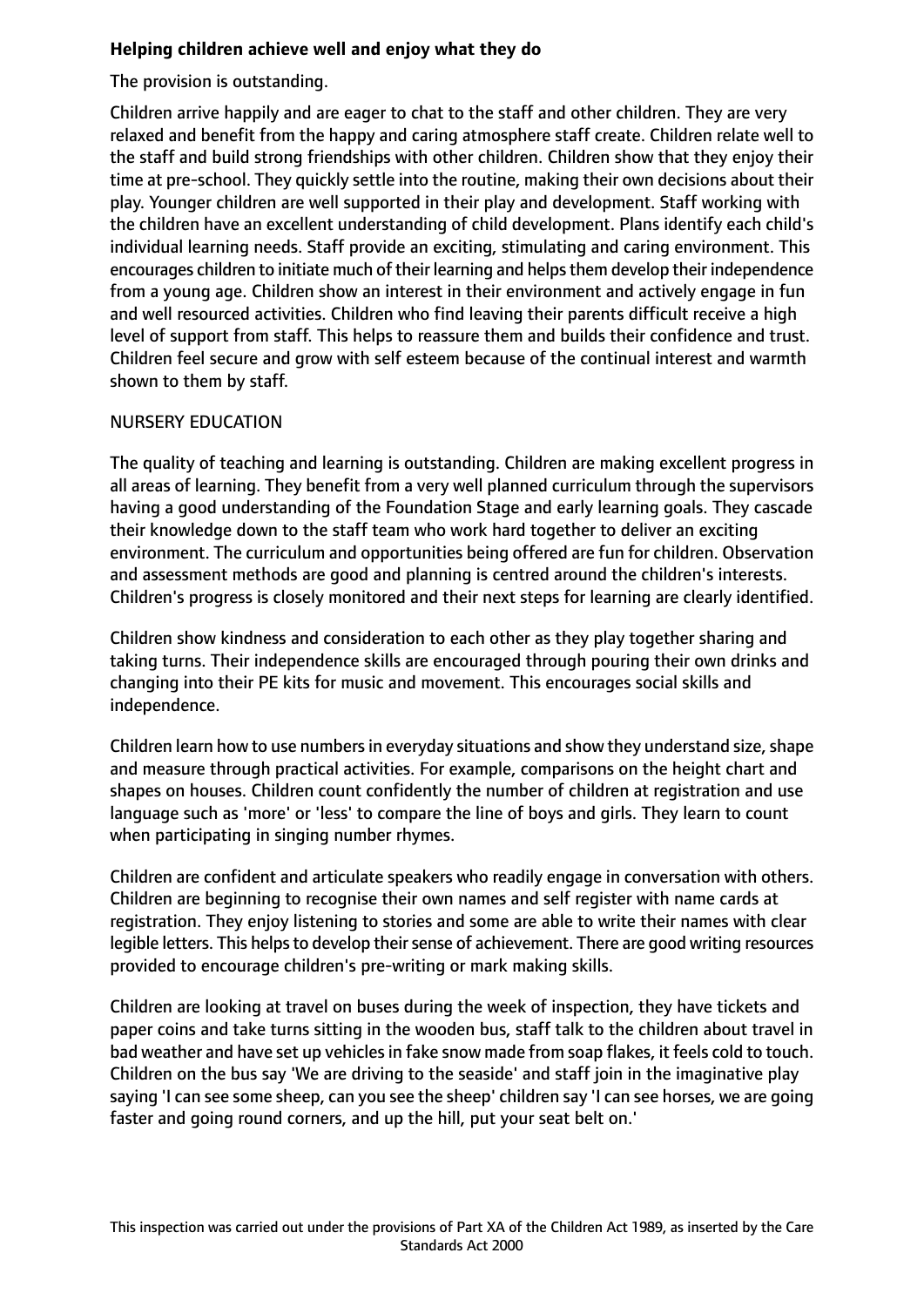Children are confident in using information and communication technology. They demonstrate good mouse control when playing games on the computers.

Children are learning about themselves and their environment through their topic work 'all about me' which includes discussions about their homes and families. They are developing a sense of time as they talk about ages and changes in members of their families.

Children have many opportunities to use their senses and explore a varied range of materials such as soap flakes, sand and water. Children explore and learn about the local environment, they go on outings to the farm, and nature reserve where they have opportunities to feed and groom animals, they did pond dipping and examined frogs and other water creatures they had caught. They explore the natural environment whilst walking around the church grounds, looking closely at flowers, trees and wildlife. Children can recognise daffodils and snowdrops and know what helps them to grow. They look closely at the trees for squirrels and birds, children say 'the birds have their babies in their nests'.

Children enjoy participating in singing sessions and explore sound and musical instruments.

Children thoroughly enjoy their time at the pre-school.

#### **Helping children make a positive contribution**

The provision is outstanding.

Children benefit from receiving care in a very caring and child friendly environment. Children's individual needs are well met. Their confidence develops through having opportunities to make choices through the respect shown to them by staff. The pre-school supports children with learning difficulties and/or disabilities and staff work closely with the parents and any outside agencies who are involved in their care.

Children learn about themselves and the wider world through acknowledging festivals and when using the range of resources that reflect positive images of diversity. Staff involve parents. They are invited into the group to talk to the children about their culture, children experience an African village through a story, food tasting and clothes. Children remember the foods they tasted whilst celebrating Chinese new year.

Children's spiritual, moral, social and cultural development is fostered.

Children's behaviour is very good, they play well together, sharing and taking turns. The staff give the children clear, consistent boundaries. They receive plenty of positive praise and they celebrate their achievements which helps build up self esteem.

The partnership with parents and carers is outstanding. Parents complete an initial assessment of their child which ensures staff have a good knowledge of individual needs and achievements. This enables staff to build on what children already know as well as providing appropriate care. There are both formal and informal systems in place for staff and parents to share information about children's individual progress and development. Parents' comments indicate that they are very happy with the service provided, they receive information about the pre-school practice by a prospectus, newsletters, verbal exchanges and information displayed.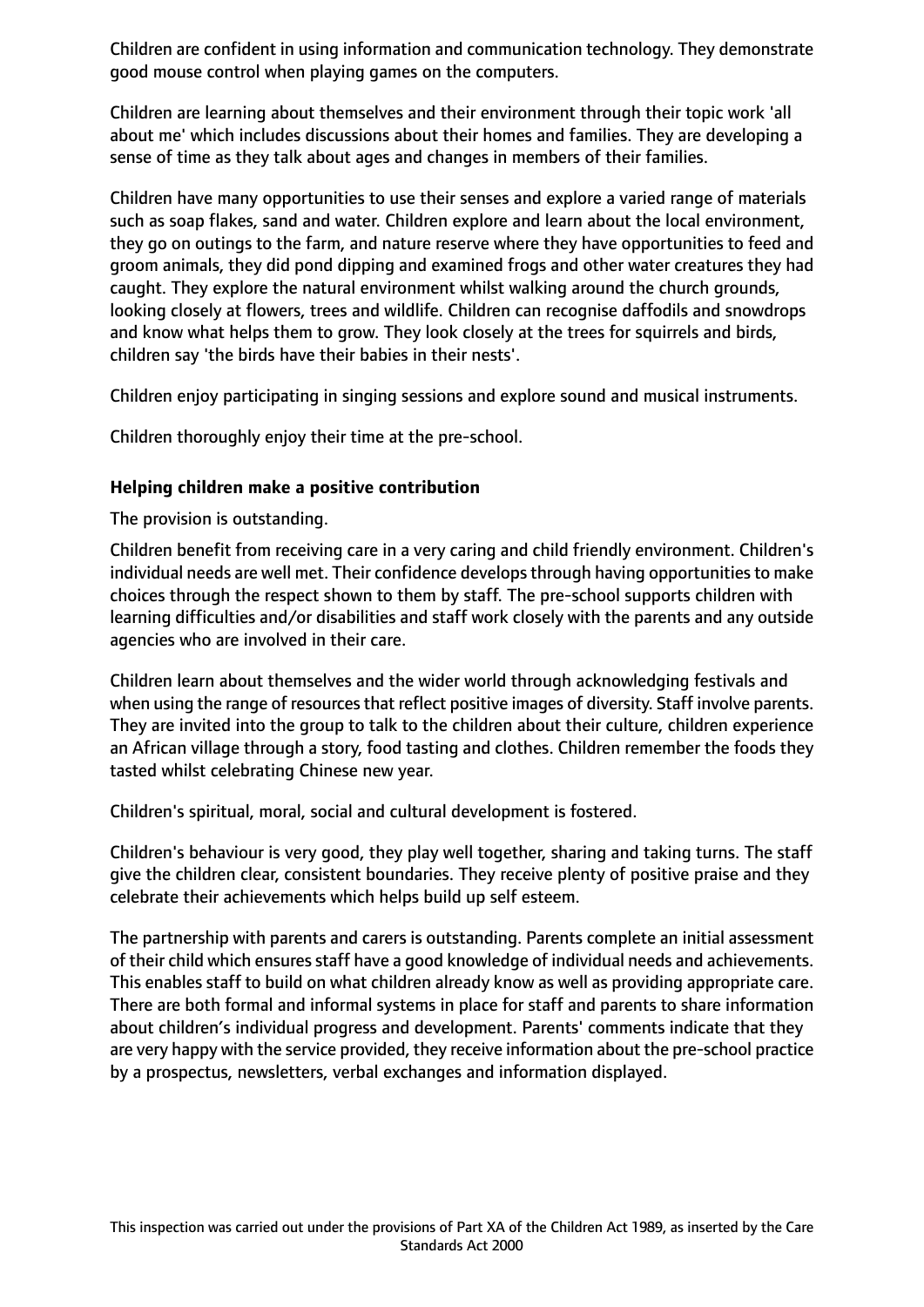## **Organisation**

The organisation is outstanding.

The leadership and management of the nursery education is outstanding. Space indoors and out is extremely well organised to ensure children gain fully from all activities. Staff deployment is very effective and ensures children are very well supervised at all times. Children are well grouped and the key worker system ensures excellent support and care throughout the session. Good staffing ratios are maintained and staff work directly with the children at all times.

Staff work extremely well as a team in all areas and clear communication and guidance allows them to provide a stimulating well-balanced programme. Teaching is monitored through observation and discussion. The evaluation of the activities identifies strengths and areas for improvement.

The clear aims for the provision reflect a commitment to improving the quality of care and education. There are regular appraisals that identify training needs and staff are encouraged to enrol on relevant courses. This supports staff in their role and ensures they have the latest and most relevant information available.

All mandatory records are well maintained to ensure the safe and effective management of the setting in order to promote children's welfare.

The provision meets the needs of the range of the children for whom it provides.

## **Improvements since the last inspection**

At the last inspection the group were asked to review hand washing procedures prior to snack. Children access the toilets independently and wash their hands before snack time and after using the toilet.

They were also revise the complaints procedure. The complaints procedure has been revised and parents are informed of the procedures in the groups written policies.

At the last education inspection they were asked to develop the challenges provided for younger children in mathematical development; there are many activities provided that help children develop their counting and number recognition.

The provision was asked develop the information provided for parents on the early learning programme. Parents are given information on the early years foundation stage and are involved in all areas of development and planning for their child.

Lastly, they were asked to provide more opportunities for children to explore a sense of time; the children talk about their families young and old and also have a time line displayed on the wall.

## **Complaints since the last inspection**

Since the last inspection, there have been no complaints made to Ofsted that required the provider or Ofsted to take any action in order to meet the National Standards.

The provider is required to keep a record of complaints made by parents, which they can see on request.